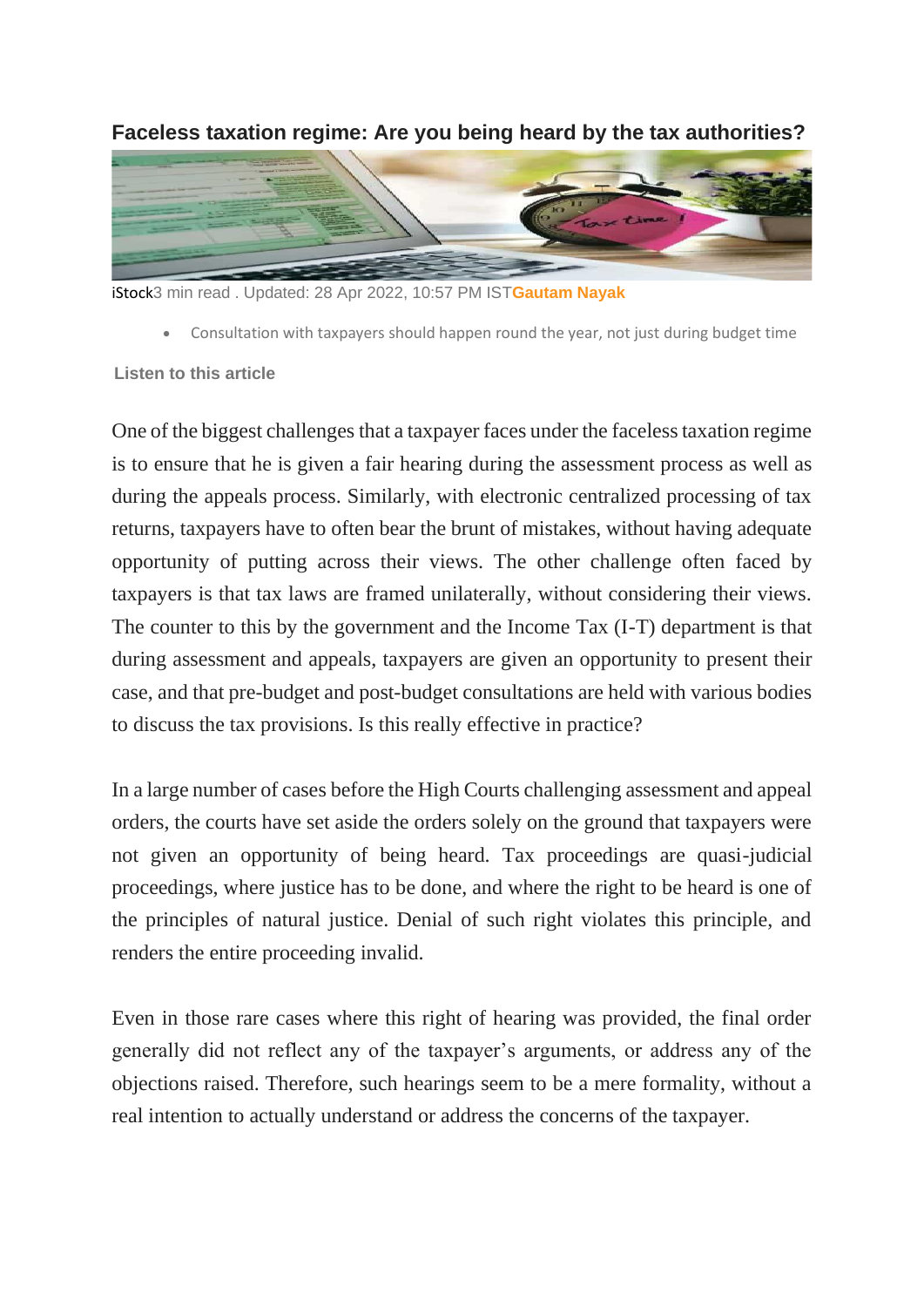Similarly, while processing the returns of income, very often taxpayers receive enotices or intimations either proposing to treat the tax returns as defective, or raising demands by not giving credit for tax deducted at source or taxes paid. The response or rectification application filed is often ignored or summarily brushed aside by the centralized processing centre for no valid reason. This results in taxpayers having to necessarily file appeals to get justice.

Around a month back, the finance minister actually told the tax authorities to take the time out to speak with taxpayers and understand the problems they face with tax laws. This was in response to complaints about the ambiguity of certain provisions of the tax laws. Many representations are made both pre-budget and post-budget regarding the proposed amendments to tax laws. Many of the representations pertain to drafting errors which need to be corrected or would otherwise result in litigation or have unintended consequences. Unfortunately, one rarely finds any corrective action being taken when the budget is ultimately passed, resulting in multiplication of litigation in subsequent years.

## **Consultative process needed**

In all these situations, while the tax authorities seem to be going through the motions of hearing taxpayers, such meetings often seem to be taking place with a closed mind, where the outcome is pre-decided. Unless tax authorities approach such meetings with an open mind, and regard it genuinely as a consultative process and not just a process to be gone through to tick off a box, taxpayer dissatisfaction will continue.

One of the essentials of the faceless tax processing regime is an easily accessible procedure for taxpayers to convey their grievances to the right person, and not just to a call center that only addresses superficial grievances. In faceless assessments and appeals, taxpayers need to get the assurance that justice is really being done by not only giving them a hearing, but ensuring that all their concerns are really addressed and that orders are passed in a fair and judicious manner.